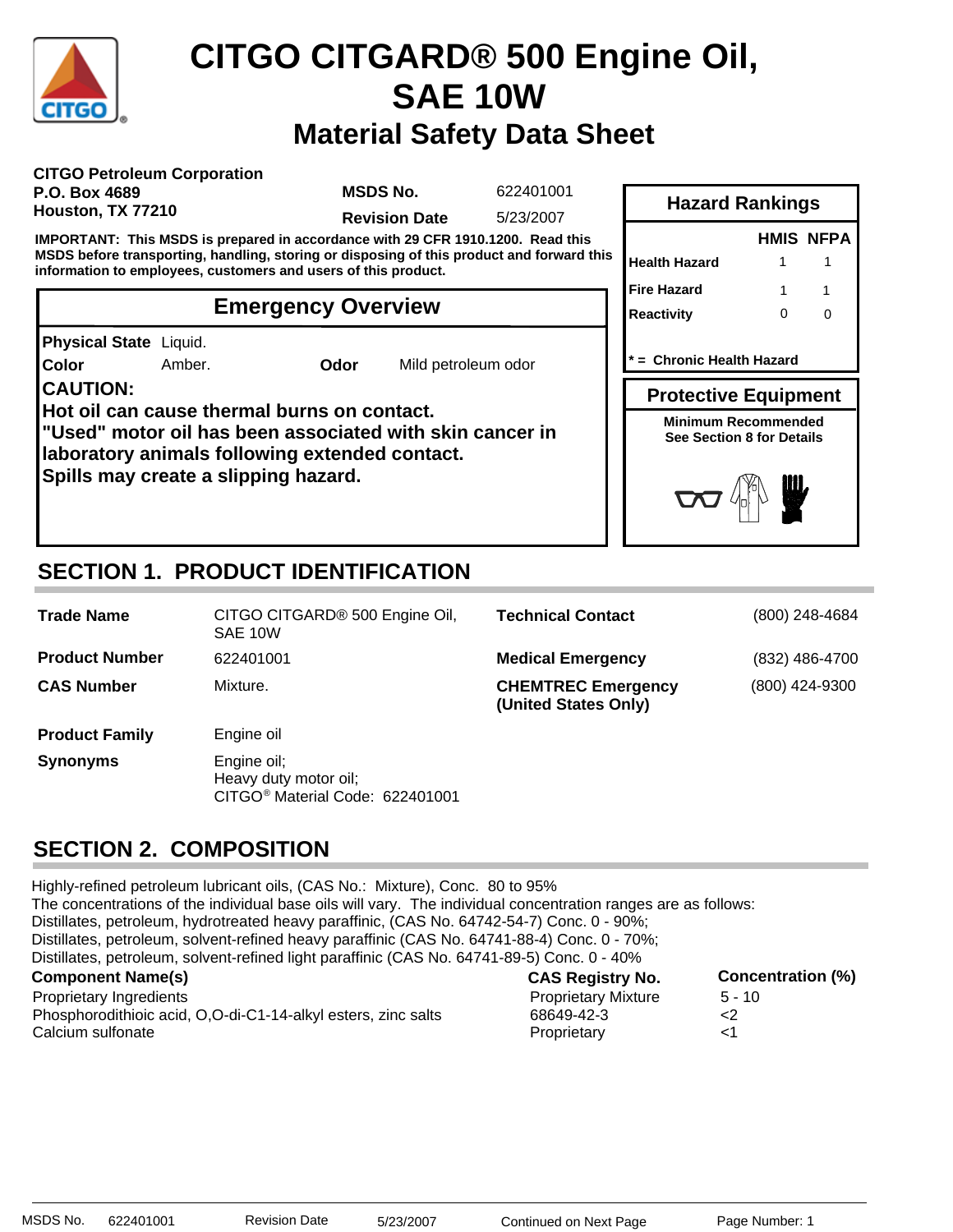### **SECTION 3. HAZARDS IDENTIFICATION**

#### **Also see Emergency Overview and Hazard Ratings on the top of Page 1 of this MSDS.**

#### **Major Route(s) of Entry** Skin contact.

#### **Signs and Symptoms of Acute Exposure**

| <b>Inhalation</b>                           | At elevated temperatures or in enclosed spaces, product mist or vapors may irritate the<br>mucous membranes of the nose, the throat, bronchi, and lungs.                                                                                                                                                                                                                                                    |
|---------------------------------------------|-------------------------------------------------------------------------------------------------------------------------------------------------------------------------------------------------------------------------------------------------------------------------------------------------------------------------------------------------------------------------------------------------------------|
| <b>Eye Contact</b>                          | This product can cause transient mild eye irritation with short-term contact with liquid sprays<br>or mists. Symptoms include stinging, watering, redness, and swelling.                                                                                                                                                                                                                                    |
| <b>Skin Contact</b>                         | This product can cause mild, transient skin irritation. Skin contact with hot material may<br>result in severe burns.                                                                                                                                                                                                                                                                                       |
| Ingestion                                   | If swallowed, this material can cause a laxative effect.                                                                                                                                                                                                                                                                                                                                                    |
| <b>Chronic Health Effects</b><br>Summary    | This product contains a petroleum-based mineral oil. Prolonged or repeated skin contact<br>can cause mild irritation and inflammation characterized by drying, cracking, (dermatitis) or<br>oil acne. Repeated or prolonged inhalation of petroleum-based mineral oil mists at<br>concentrations above applicable workplace exposure levels can cause respiratory irritation or<br>other pulmonary effects. |
| <b>Conditions Aggravated</b><br>by Exposure | Disorders of the following organs or organ systems that may be aggravated by significant<br>exposure to this material or its components include: Skin                                                                                                                                                                                                                                                       |
| <b>Target Organs</b>                        | May cause damage to the following organs: skin.                                                                                                                                                                                                                                                                                                                                                             |
| <b>Carcinogenic Potential</b>               | This product is not known to contain any components at concentrations above 0.1% which                                                                                                                                                                                                                                                                                                                      |

#### **OSHA Hazard Classification is indicated by an "X" in the box adjacent to the hazard title. If no "X" is present, the product does not exhibit the hazard as defined in the OSHA Hazard Communication Standard (29 CFR 1910.1200).**

are considered carcinogenic by OSHA, IARC or NTP.

|                                              | <b>OSHA Health Hazard Classification</b>                 |                                                                 | <b>OSHA Physical Hazard Classification</b>              |                                                               |  |
|----------------------------------------------|----------------------------------------------------------|-----------------------------------------------------------------|---------------------------------------------------------|---------------------------------------------------------------|--|
| <b>Irritant</b><br>Toxic<br><b>Corrosive</b> | <b>Sensitizer</b><br><b>Highly Toxic</b><br>Carcinogenic | <b>Combustible</b><br><b>Flammable</b><br><b>Compressed Gas</b> | <b>Explosive</b><br>Oxidizer<br><b>Organic Peroxide</b> | <b>Pyrophoric</b><br><b>Water-reactive</b><br><b>Unstable</b> |  |

### **SECTION 4. FIRST AID MEASURES**

**Take proper precautions to ensure your own health and safety before attempting rescue or providing first aid. For more specific information, refer to Exposure Controls and Personal Protection in Section 8 of this MSDS.**

**Inhalation** Vaporization is not expected at ambient temperatures. This material is not expected to cause inhalation-related disorders under anticipated conditions of use. In case of overexposure, move the person to fresh air.

**Eye Contact** Check for and remove contact lenses. Flush eyes with cool, clean, low-pressure water while occasionally lifting and lowering eyelids. Seek medical attention if excessive tearing, redness, or pain persists.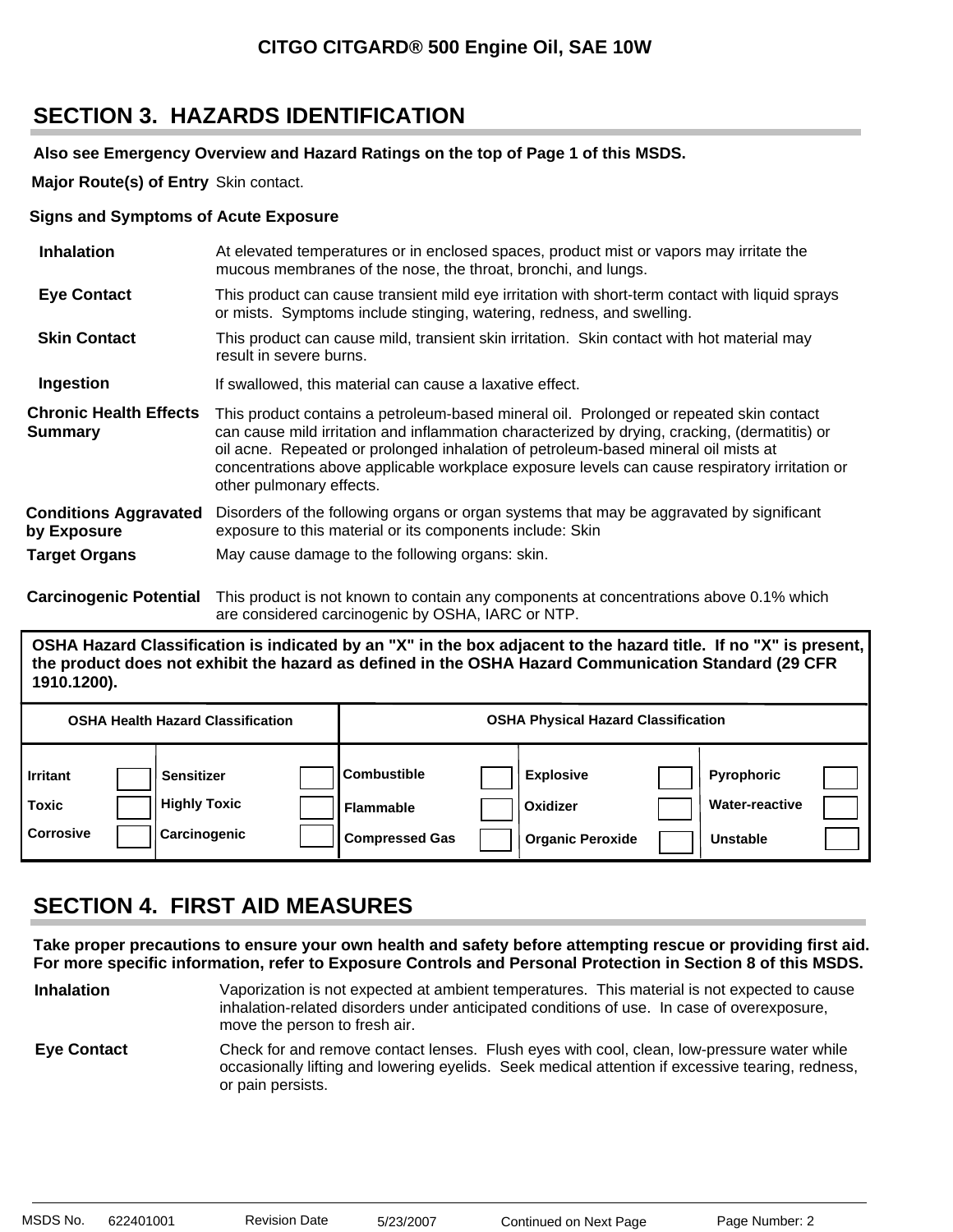| <b>Skin Contact</b>       | If burned by hot material, cool skin by quenching with large amounts of cool water. For<br>contact with product at ambient temperatures, remove contaminated shoes and clothing.<br>Wipe off excess material. Wash exposed skin with mild soap and water. Seek medical<br>attention if tissue appears damaged or if pain or irritation persists. Thoroughly clean<br>contaminated clothing before reuse. Clean or discard contaminated leather goods. If material<br>is injected under the skin, seek medical attention immediately. |
|---------------------------|--------------------------------------------------------------------------------------------------------------------------------------------------------------------------------------------------------------------------------------------------------------------------------------------------------------------------------------------------------------------------------------------------------------------------------------------------------------------------------------------------------------------------------------|
| Ingestion                 | Do not induce vomiting unless directed to by a physician. Do not give anything to drink unless<br>directed to by a physician. Never give anything by mouth to a person who is not fully<br>conscious. Seek medical attention immediately.                                                                                                                                                                                                                                                                                            |
| <b>Notes to Physician</b> | INGESTION: The viscosity range of the product(s) represented by this MSDS is greater than<br>100 SUS at 100°F. There is a low risk of aspiration upon ingestion Careful gastric lavage or<br>emesis may be considered to evacuate large quantities of material.                                                                                                                                                                                                                                                                      |

### **SECTION 5. FIRE FIGHTING MEASURES**

| <b>NFPA Flammability</b><br><b>Classification</b> | NFPA Class-IIIB combustible material.                                                                                                                                                                                                                                                                                                |
|---------------------------------------------------|--------------------------------------------------------------------------------------------------------------------------------------------------------------------------------------------------------------------------------------------------------------------------------------------------------------------------------------|
| <b>Flash Point</b>                                | Closed cup: 202°C (396°F). (Pensky-Martens.) Open cup: 226°C (439°F) (Cleveland.).                                                                                                                                                                                                                                                   |
| Lower Flammable Limit No data.                    | Upper Flammable Limit No data.                                                                                                                                                                                                                                                                                                       |
| <b>Autoignition</b><br><b>Temperature</b>         | Not available.                                                                                                                                                                                                                                                                                                                       |
| <b>Products</b>                                   | Hazardous Combustion Carbon dioxide, carbon monoxide, smoke, fumes, unburned hydrocarbons and oxides of<br>sulfur, phosphorus, zinc and/or nitrogen.                                                                                                                                                                                 |
| <b>Special Properties</b>                         | This material can burn but will not readily ignite. This material will release vapors when<br>heated above the flash point temperature that can ignite when exposed to a source of<br>ignition. In enclosed spaces, heated vapor can ignite with explosive force. Mists or sprays<br>may burn at temperatures below the flash point. |
| <b>Extinguishing Media</b>                        | Use dry chemical, foam, carbon dioxide or water fog. Water or foam may cause frothing.<br>Carbon dioxide and inert gas can displace oxygen. Use caution when applying carbon<br>dioxide or inert gas in confined spaces.                                                                                                             |
| <b>Protection of Fire</b><br><b>Fighters</b>      | Firefighters must use full bunker gear including NIOSH-approved positive pressure<br>self-contained breathing apparatus to protect against potential hazardous combustion or<br>decomposition products and oxygen deficiencies.                                                                                                      |

# **SECTION 6. ACCIDENTAL RELEASE MEASURES**

**Take proper precautions to ensure your own health and safety before attempting spill control or clean-up. For more specific information, refer to the Emergency Overview on Page 1, Exposure Controls and Personal Protection in Section 8 and Disposal Considerations in Section 13 of this MSDS.**

> Do not touch damaged containers or spilled material unless wearing appropriate protective equipment. Slipping hazard; do not walk through spilled material. Stop leak if you can do so without risk. For small spills, absorb or cover with dry earth, sand, or other inert non-combustible absorbent material and place into waste containers for later disposal. Contain large spills to maximize product recovery or disposal. Prevent entry into waterways or sewers. In urban area, cleanup spill as soon as possible. In natural environments, seek cleanup advice from specialists to minimize physical habitat damage. This material will float on water. Absorbent pads and similar materials can be used. Comply with all laws and regulations.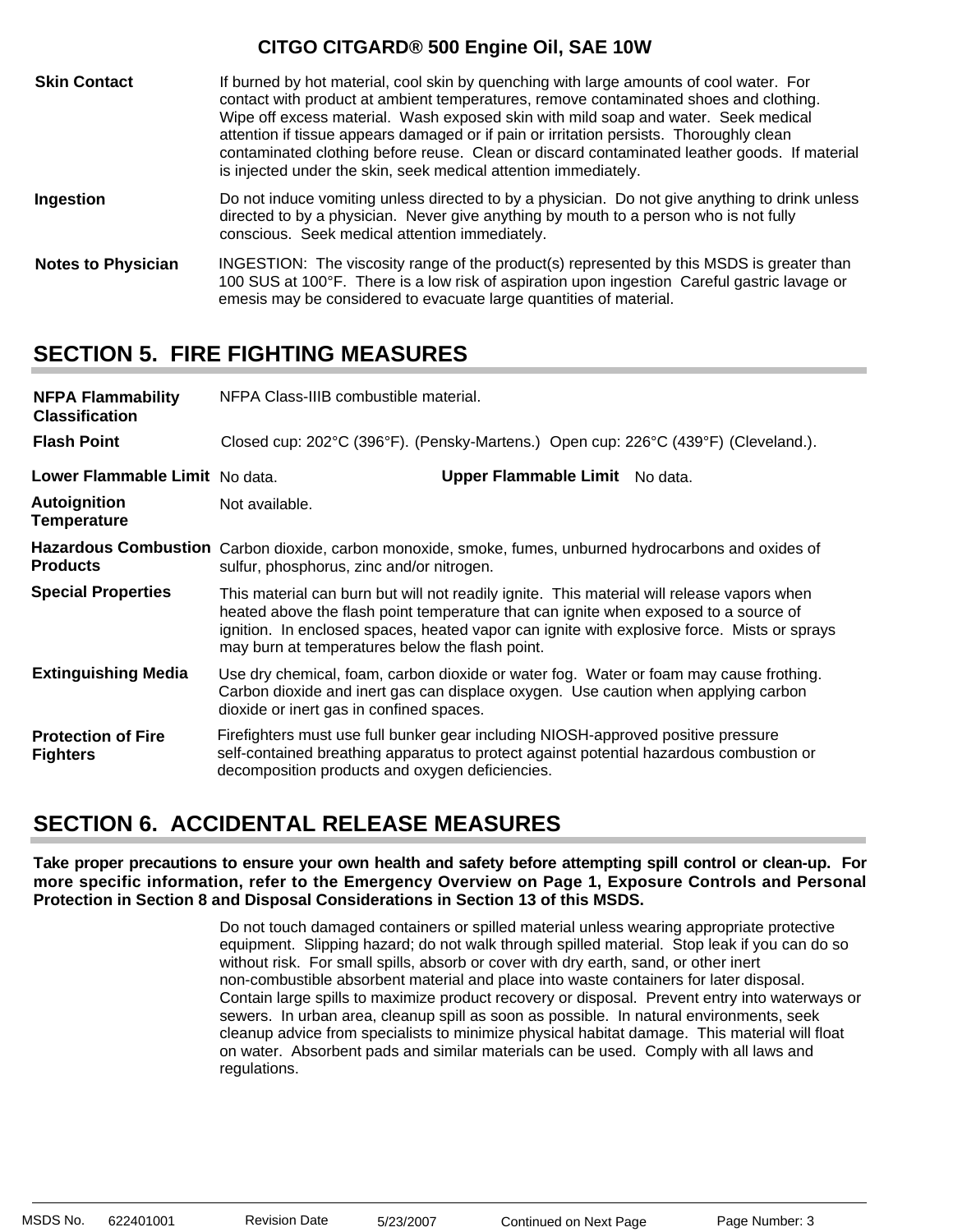### **SECTION 7. HANDLING AND STORAGE**

**Storage** Keep container closed. Do not store with strong oxidizing agents. Do not store at elevated Avoid contamination and extreme temperatures to minimize product degradation. Empty containers may contain product residues that can ignite with explosive force. Do not pressurize, cut, weld, braze solder, drill, grind or expose containers to flames, sparks, heat or other potential ignition sources. Consult appropriate federal, state and local authorities before reusing, reconditioning, reclaiming, recycling or disposing of empty containers and/or waste residues of this product. **Handling**

temperatures. Avoid storing product in direct sunlight for extended periods of time. Consult appropriate federal, state and local authorities before reusing, reconditioning, reclaiming, recycling or disposing of empty containers or waste residues of this product.

### **SECTION 8. EXPOSURE CONTROLS AND PERSONAL PROTECTION**

**Engineering Controls** Provide exhaust ventilation or other engineering controls to keep the airborne concentrations of mists and/or vapors below the recommended exposure limits (see below). An eye wash station and safety shower should be located near the work-station.

**Personal Protective Equipment** Personal protective equipment should be selected based upon the conditions under which this material is used. A hazard assessment of the work area for PPE requirements should be conducted by a qualified professional pursuant to OSHA regulations. The following pictograms represent the minimum requirements for personal protective equipment. For certain operations, additional PPE may be required.



| <b>Eye Protection</b> | Safety glasses equipped with side shields are recommended as minimum protection in          |  |  |  |  |
|-----------------------|---------------------------------------------------------------------------------------------|--|--|--|--|
|                       | industrial settings. Wear goggles if splashing or spraying is anticipated. Wear goggles and |  |  |  |  |
|                       | face shield if material is heated above 125°F (51°C). Have suitable eye wash water          |  |  |  |  |
|                       | available.                                                                                  |  |  |  |  |

None required for incidental contact. Use gloves constructed of chemical resistant materials such as heavy nitrile rubber if frequent or prolonged contact is expected. Use heat-protective gloves when handling product at elevated temperatures. **Hand Protection**

Avoid prolonged or repeated skin contact. Use clean protective clothing if splashing or spraying conditions are present such as long-sleeved garment. Remove oil contaminated clothing and launder before reuse. Heavily contaminated clothing and leather goods should be removed promptly and cleaned or discarded. **Body Protection**

The need for respiratory protection is not anticipated under normal use conditions and with adequate ventilation. If elevated airborne concentrations above applicable workplace exposure levels are anticipated, a NIOSH-approved organic vapor respirator equipped with a dust/mist prefilter should be used. Protection factors vary depending upon the type of respirator used. Respirators should be used in accordance with OSHA requirements (29 CFR 1910.134). **Respiratory Protection**

Use good personal hygiene practices. Wash hands and other exposed skin areas with plenty of mild soap and water before eating, drinking, smoking, use of toilet facilities, or leaving work. DO NOT use gasoline, kerosene, solvents or harsh abrasives as skin cleaners. Since specific exposure standards/control limits have not been established for this product, the "Oil Mist, Mineral" exposure limits shown below are suggested as minimum control guidelines. **General Comments**

#### **Occupational Exposure Guidelines**

| <b>Substance</b> |           |                      | <b>Applicable Workplace Exposure Levels</b> |                        |                |  |  |
|------------------|-----------|----------------------|---------------------------------------------|------------------------|----------------|--|--|
| MSDS No.         | 622401001 | <b>Revision Date</b> | 5/23/2007                                   | Continued on Next Page | Page Number: 4 |  |  |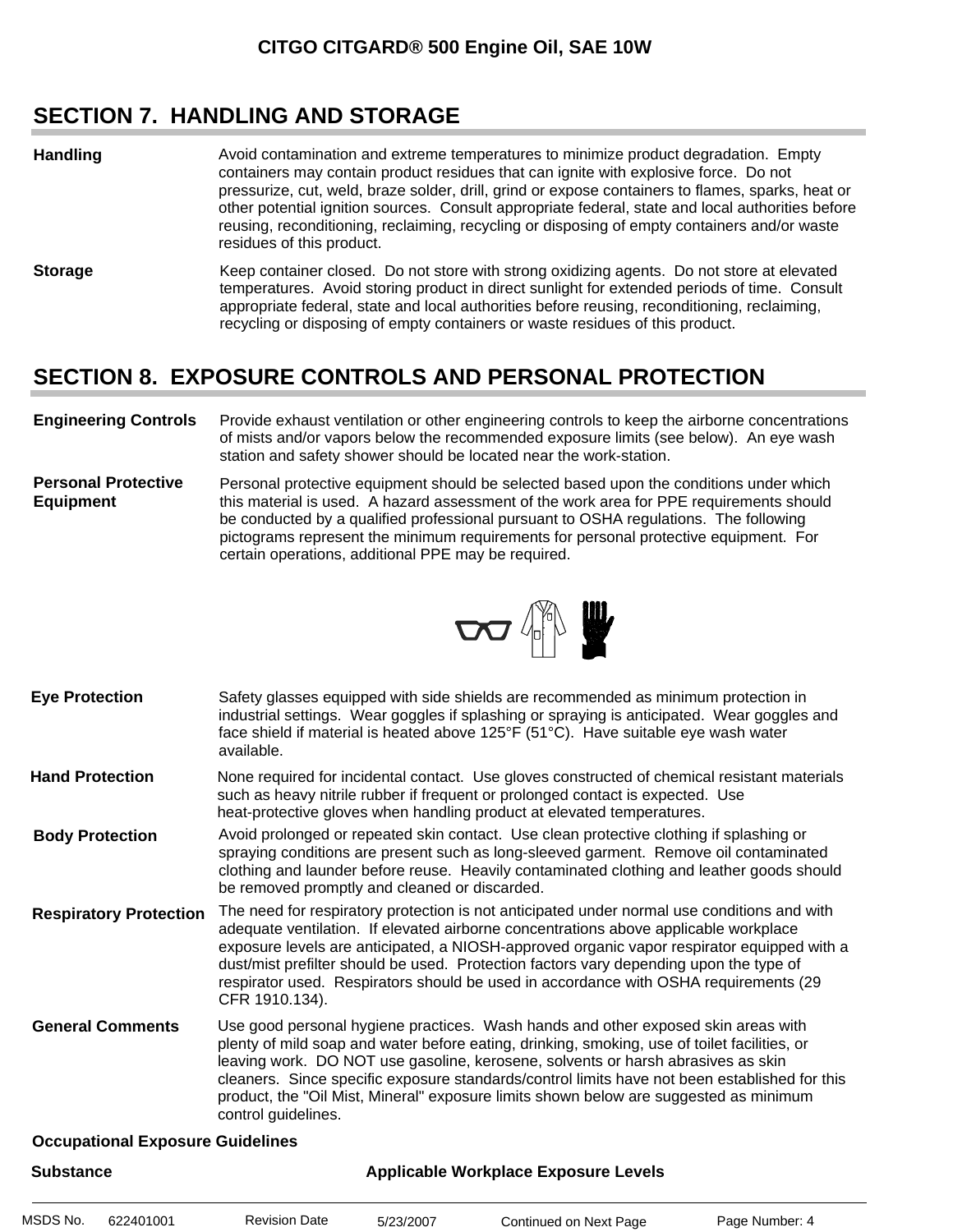Oil Mist, Mineral **ACGIH (United States).** ACGIH (United States). TWA: 5 mg/m $3$  STEL: 10 mg/m3 **OSHA (United States).** TWA:  $5 \text{ mg/m}^3$ 

# **SECTION 9. PHYSICAL AND CHEMICAL PROPERTIES (TYPICAL)**

| <b>Physical State</b>                  | Liquid.                                                                                                                                               | Color | Amber.                                 |                   | Odor                    | Mild petroleum odor    |
|----------------------------------------|-------------------------------------------------------------------------------------------------------------------------------------------------------|-------|----------------------------------------|-------------------|-------------------------|------------------------|
| <b>Specific Gravity</b>                | $0.88$ (Water = 1)                                                                                                                                    | pH    | Not applicable                         |                   | Vapor<br><b>Density</b> | $>1$ (Air = 1)         |
| <b>Boiling Range</b>                   | Not available.                                                                                                                                        |       |                                        | <b>Point</b>      | <b>Melting/Freezing</b> | Not available.         |
| <b>Vapor Pressure</b>                  | <0.01 kPa (<0.1 mm Hg) (at $20^{\circ}$ C)                                                                                                            |       |                                        | <b>Volatility</b> |                         | Negligible volatility. |
| Solubility in<br>Water                 | Negligible solubility in cold water.                                                                                                                  |       | <b>Viscosity</b><br>(cSt $@$ 40 $°C$ ) |                   | 40                      |                        |
| <b>Flash Point</b>                     | Closed cup: 202°C (396°F). (Pensky-Martens.) Open cup: 226°C (439°F) (Cleveland.).                                                                    |       |                                        |                   |                         |                        |
| <b>Additional</b><br><b>Properties</b> | Gravity, $^{\circ}$ API (ASTM D287) = 30.0 @ 60 $^{\circ}$ F<br>Density = $7.29$ Lbs/gal.<br>Viscosity (ASTM D2161) = AP 180 SUS $@$ 100 $^{\circ}$ F |       |                                        |                   |                         |                        |

### **SECTION 10. STABILITY AND REACTIVITY**

| <b>Chemical Stability</b>                                   | Stable.                                        | Hazardous Polymerization Not expected to occur.                                          |
|-------------------------------------------------------------|------------------------------------------------|------------------------------------------------------------------------------------------|
| <b>Conditions to Avoid</b>                                  |                                                | Keep away from extreme heat, sparks, open flame, and strongly oxidizing conditions.      |
| <b>Materials</b><br>Incompatibility                         | Strong oxidizers.                              |                                                                                          |
| <b>Hazardous</b><br><b>Decomposition</b><br><b>Products</b> | products identified in Section 5 of this MSDS. | No additional hazardous decomposition products were identified other than the combustion |

### **SECTION 11. TOXICOLOGICAL INFORMATION**

**For other health-related information, refer to the Emergency Overview on Page 1 and the Hazards Identification in Section 3 of this MSDS.**

| <b>Toxicity Data</b> | Distillates, petroleum, hydrotreated heavy paraffinic<br>ORAL (LD50):<br>Acute: $>5000$ mg/kg [Rat].<br>Acute: >2000 mg/kg [Rabbit].<br>DERMAL (LD50):                                                                                                                                                                                                                                                                                                                                                                                                                                                                                                                                          |
|----------------------|-------------------------------------------------------------------------------------------------------------------------------------------------------------------------------------------------------------------------------------------------------------------------------------------------------------------------------------------------------------------------------------------------------------------------------------------------------------------------------------------------------------------------------------------------------------------------------------------------------------------------------------------------------------------------------------------------|
|                      | Mineral oil mists derived from highly refined oils are reported to have low acute and sub-acute<br>toxicities in animals. Effects from single and short-term repeated exposures to high<br>concentrations of mineral oil mists well above applicable workplace exposure levels include<br>lung inflammatory reaction, lipoid granuloma formation and lipoid pneumonia. In acute and<br>sub-acute studies involving exposures to lower concentrations of mineral oil mists at or near<br>current work place exposure levels produced no significant toxicological effects. In long term<br>studies (up to two years) no carcinogenic effects have been reported in any animal species<br>tested. |
|                      | Distillates, petroleum, solvent-refined heavy paraffinic<br>ORAL (LD50):<br>Acute: $>5000$ mg/kg [Rat].<br>Acute: >2000 mg/kg [Rabbit].<br>DERMAL (LD50):                                                                                                                                                                                                                                                                                                                                                                                                                                                                                                                                       |

MSDS No. 622401001 Revision Date 5/23/2007 Continued on Next Page Page Number: 5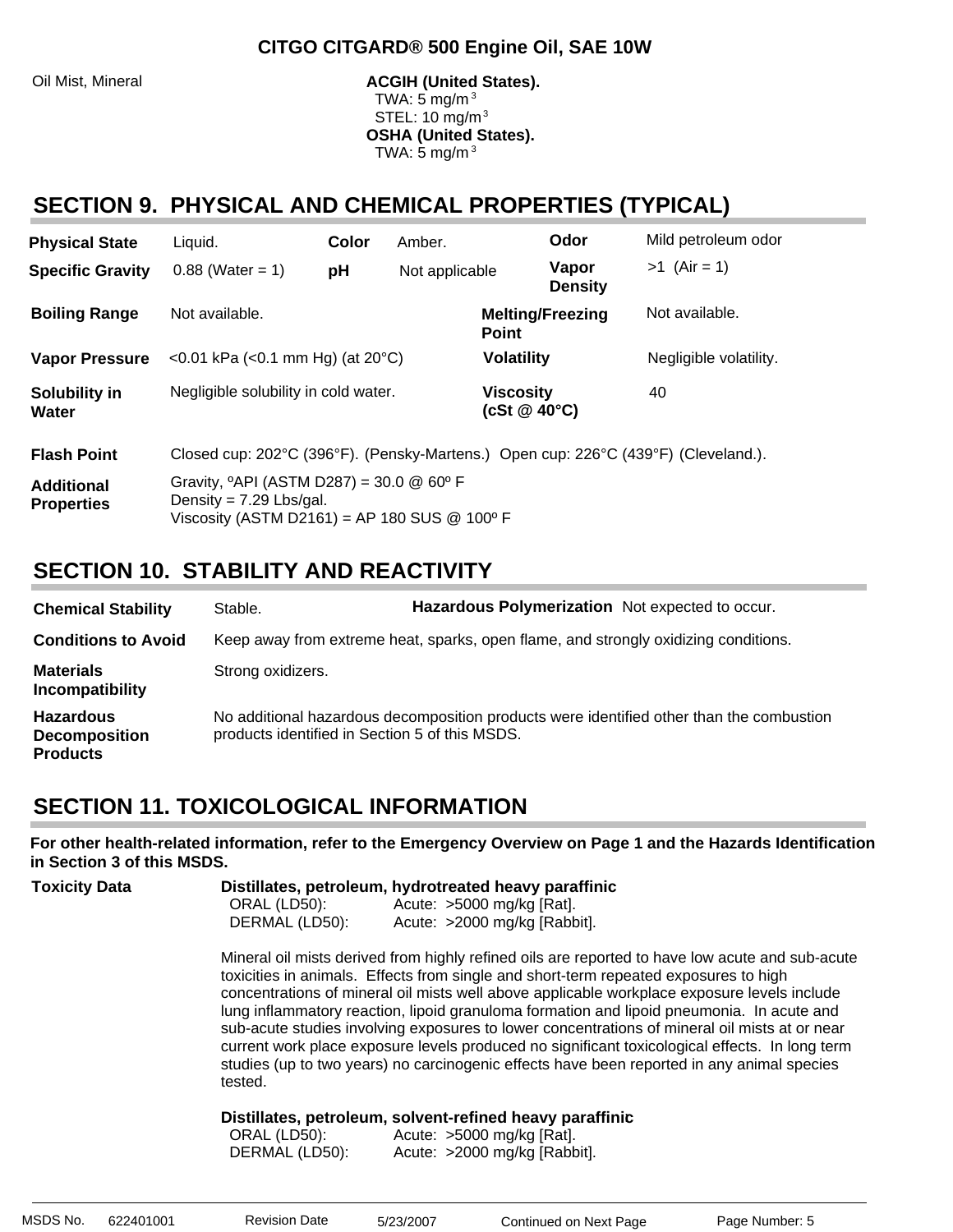Mineral oil mists derived from highly refined oils are reported to have low acute and sub-acute toxicities in animals. Effects from single and short-term repeated exposures to high concentrations of mineral oil mists well above applicable workplace exposure levels include lung inflammatory reaction, lipoid granuloma formation and lipoid pneumonia. In acute and sub-acute studies involving exposures to lower concentrations of mineral oil mists at or near current work place exposure levels produced no significant toxicological effects. In long term studies (up to two years) no carcinogenic effects have been reported in any animal species tested.

#### **Distillates, petroleum, solvent-refined light paraffinic**:

| ORAL (LD50):   | Acute: >5000 mg/kg [Rat].    |
|----------------|------------------------------|
| DERMAL (LD50): | Acute: >2000 mg/kg [Rabbit]. |

Mineral oil mists derived from highly refined oils are reported to have low acute and sub-acute toxicities in animals. Effects from single and short-term repeated exposures to high concentrations of mineral oil mists well above applicable workplace exposure levels include lung inflammatory reaction, lipoid granuloma formation and lipoid pneumonia. In acute and sub-acute studies involving exposures to lower concentrations of mineral oil mists at or near current work place exposure levels produced no significant toxicological effects. In long term studies (up to two years) no carcinogenic effects have been reported in any animal species tested.

#### **Phosphorodithioic acid, O,O-di-C1-14-alkyl esters, zinc salts**:

| ORAL (LD50):   |                              | Acute: >2000 mg/kg [Rabbit]. >2890 mg/kg [Rat]. |
|----------------|------------------------------|-------------------------------------------------|
| DERMAL (LD50): | Acute: >2000 mg/kg [Rabbit]. |                                                 |

INHALATION (LC50), Acute: > 1310 mg/L (Rat screen level)(4 hours). DRAIZE EYE, Acute: Moderate to severe eye irritant. (Rabbit). DRAIZE DERMAL, Acute: Mild to moderate skin irritant. (Rabbit). BUEHLER DERMAL, Acute: Non-sensitizing. (Guinea Pig). 28-Day DERMAL, Sub-Chronic: Severe skin irritant. (Rabbit). Reported reduced food consumption resulting in weight loss and testicular atrophy.

#### **Engine oil**:

Used motor oil was associated with cancer in lifetime skin painting studies with laboratory animals. Avoid prolonged or repeated contact with used motor oil. Use of good hygiene practices will reduce the liklihood of potential health effects.

# **SECTION 12. ECOLOGICAL INFORMATION**

Analysis for ecological effects has not been conducted on this product. However, if spilled, this product and any contaminated soil or water may be harmful to human, animal, and aquatic life. Also, the coating action associated with petroleum and petroleum products can be harmful or fatal to aquatic life and waterfowl. **Ecotoxicity**

An environmental fate analysis is not available for this specific product. Plants and animals may experience harmful or fatal effects when coated with petroleum products. Petroleum-based (mineral) lubricating oils normally will float on water. In stagnant or slow-flowing waterways, an oil layer can cover a large surface area. As a result, this oil layer might limit or eliminate natural atmospheric oxygen transport into the water. With time, if not removed, oxygen depletion in the waterway may be sufficient to cause a fish kill or create an anaerobic environment. This material contains phosphorus which is a controlled element for disposal in effluent waters in most sections of North America. Phosphorus is known to enhance the formation of algae. Severe algae growth can reduce oxygen content in the water possibly below levels necessary to support marine life. **Environmental Fate**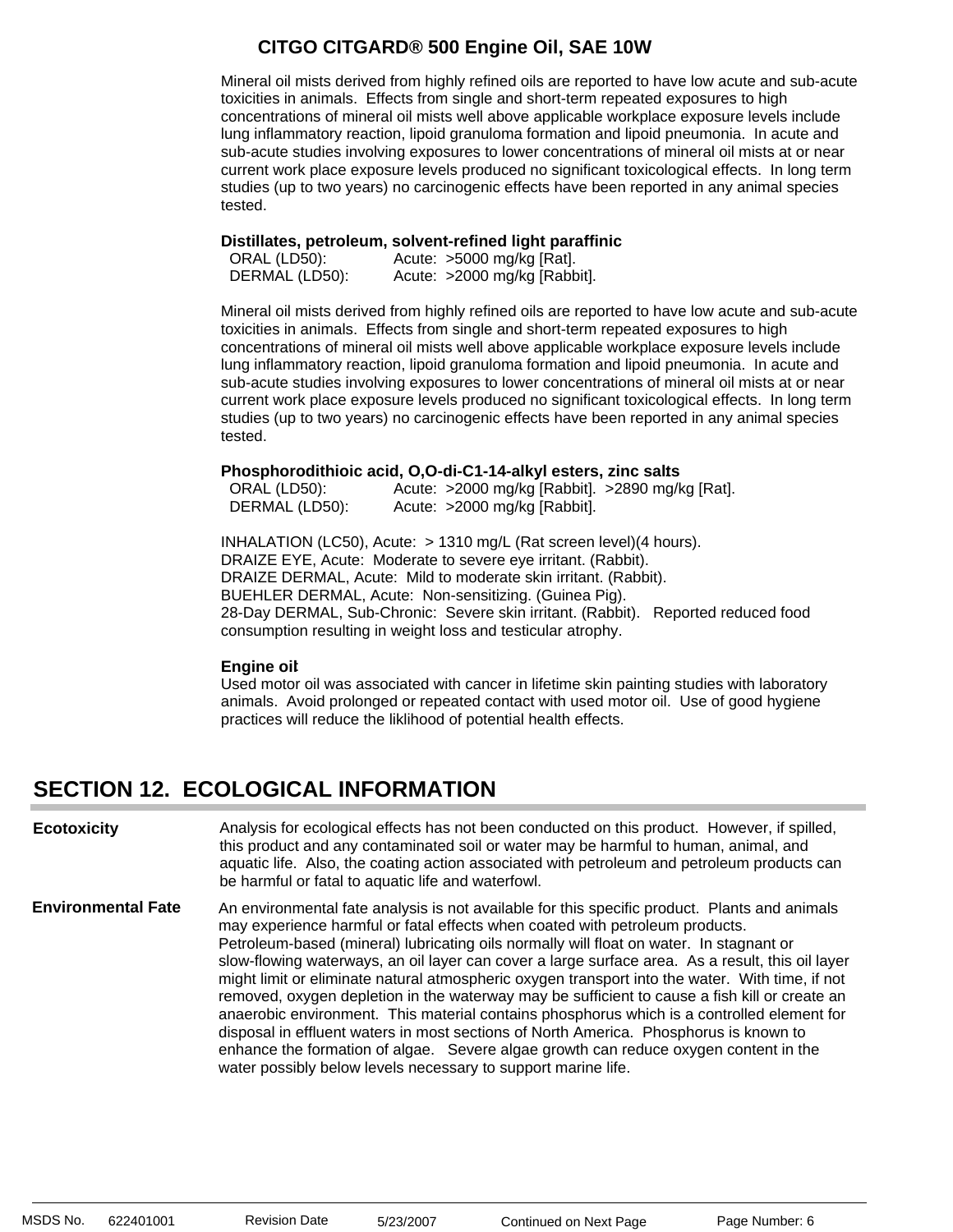# **SECTION 13. DISPOSAL CONSIDERATIONS**

**Hazard characteristic and regulatory waste stream classification can change with product use. Accordingly, it is the responsibility of the user to determine the proper storage, transportation, treatment and/or disposal methodologies for spent materials and residues at the time of disposition.**

> Conditions of use may cause this material to become a "hazardous waste", as defined by federal or state regulations. It is the responsibility of the user to determine if the material is a "hazardous waste" at the time of disposal. Transportation, treatment, storage, and disposal of waste material must be conducted in accordance with RCRA regulations (see 40 CFR 260 through 40 CFR 271). State and/or local regulations may be more restrictive. Contact your regional US EPA office for guidance concerning case specific disposal issues. Empty drums and pails retain residue. DO NOT pressurize, cut, weld, braze, solder, drill, grind, or expose this product's empty container to heat, flame, or other ignition sources. DO NOT attempt to clean it. Empty drums and pails should be drained completely, properly bunged or sealed, and promptly sent to a reconditioner.

### **SECTION 14. TRANSPORT INFORMATION**

**The shipping description below may not represent requirements for all modes of transportation, shipping methods or locations outside of the United States.**

**US DOT Status** Not regulated by the U.S. Department of Transportation as a hazardous material.

**Proper Shipping Name** Not regulated.

Not regulated. **Hazard Class**

**Packing Group(s)** Not applicable. **UN/NA Number** Not regulated.

**Reportable Quantity** A Reportable Quantity (RQ) has not been established for this material.

**Placard(s)**



**Emergency Response Guide No.**

**MARPOL III Status**

Not a DOT "Marine Pollutant" per 49 CFR 171.8.

Not applicable.

### **SECTION 15. REGULATORY INFORMATION**

| <b>TSCA Inventory</b>                                                | This product and/or its components are listed on the Toxic Substances Control Act (TSCA)<br>inventory.                                                                                                                                                                                                                                                                                       |
|----------------------------------------------------------------------|----------------------------------------------------------------------------------------------------------------------------------------------------------------------------------------------------------------------------------------------------------------------------------------------------------------------------------------------------------------------------------------------|
| <b>SARA 302/304</b><br><b>Emergency Planning</b><br>and Notification | The Superfund Amendments and Reauthorization Act of 1986 (SARA) Title III requires<br>facilities subject to Subparts 302 and 304 to submit emergency planning and notification<br>information based on Threshold Planning Quantities (TPQs) and Reportable Quantities<br>(RQs) for "Extremely Hazardous Substances" listed in 40 CFR 302.4 and 40 CFR 355. No<br>components were identified. |
| SARA 311/312 Hazard<br><b>Identification</b>                         | The Superfund Amendments and Reauthorization Act of 1986 (SARA) Title III requires<br>facilities subject to this subpart to submit aggregate information on chemicals by "Hazard"<br>Category" as defined in 40 CFR 370.2. This material would be classified under the following<br>hazard categories:<br>No SARA 311/312 hazard categories identified.                                      |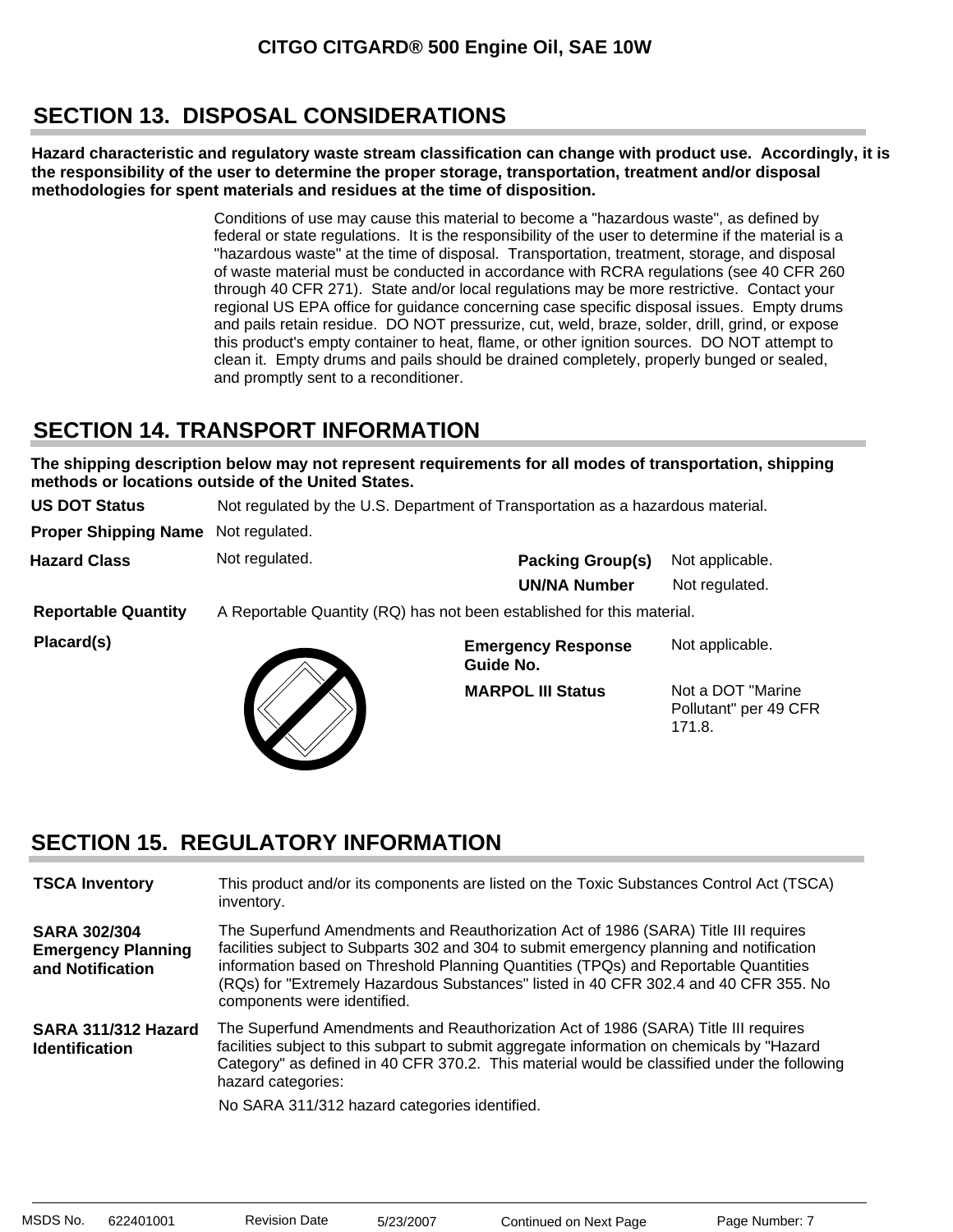| <b>SARA 313 Toxic</b><br><b>Chemical Notification</b><br>and Release Reporting | This product contains the following components in concentrations above de minimis levels<br>that are listed as toxic chemicals in 40 CFR Part 372 pursuant to the requirements of Section<br>313 of SARA:<br>Zinc and Zinc Compounds, Concentration: <2%                                                                                                                                                                                                                                                                                                                                                                                                            |
|--------------------------------------------------------------------------------|---------------------------------------------------------------------------------------------------------------------------------------------------------------------------------------------------------------------------------------------------------------------------------------------------------------------------------------------------------------------------------------------------------------------------------------------------------------------------------------------------------------------------------------------------------------------------------------------------------------------------------------------------------------------|
| <b>CERCLA</b>                                                                  | The Comprehensive Environmental Response, Compensation, and Liability Act of 1980<br>(CERCLA) requires notification of the National Response Center concerning release of<br>quantities of "hazardous substances" equal to or greater than the reportable quantities (RQ's)<br>listed in 40 CFR 302.4. As defined by CERCLA, the term "hazardous substance" does not<br>include petroleum, including crude oil or any fraction thereof which is not otherwise<br>specifically designated in 40 CFR 302.4. Chemical substances present in this product or<br>refinery stream that may be subject to this statute are:<br>Zinc and Zinc Compounds, Concentration: <2% |
| <b>Clean Water Act</b><br>(CWA)                                                | This material is classified as an oil under Section 311 of the Clean Water Act (CWA) and the<br>Oil Pollution Act of 1990 (OPA). Discharges or spills which produce a visible sheen on waters<br>of the United States, their adjoining shorelines, or into conduits leading to surface waters must<br>be reported to the EPA's National Response Center at (800) 424-8802.                                                                                                                                                                                                                                                                                          |
| California<br><b>Proposition 65</b>                                            | This material may contain the following components which are known to the State of California<br>to cause cancer, birth defects or other reproductive harm, and may be subject to the<br>requirements of California Proposition 65 (CA Health & Safety Code Section 25249.5):<br>Toluene: <0.002%                                                                                                                                                                                                                                                                                                                                                                   |
| <b>New Jersey</b><br><b>Right-to-Know Label</b>                                | Motor oil                                                                                                                                                                                                                                                                                                                                                                                                                                                                                                                                                                                                                                                           |
| <b>Additional Remarks</b>                                                      | No additional regulatory remarks.                                                                                                                                                                                                                                                                                                                                                                                                                                                                                                                                                                                                                                   |

### **SECTION 16. OTHER INFORMATION**

**Refer to the top of Page 1 for the HMIS and NFPA Hazard Ratings for this product.**

#### **REVISION INFORMATION**

**Revision Date Version Number** 5/23/2007 6.0

#### **ABBREVIATIONS**

| AP: Approximately                                                |  | EQ: Equal $\Rightarrow$ : Greater Than $\lt$ : Less Than |                                                     | NA: Not Applicable ND: No Data NE: Not Establishe |  |  |
|------------------------------------------------------------------|--|----------------------------------------------------------|-----------------------------------------------------|---------------------------------------------------|--|--|
| ACGIH: American Conference of Governmental Industrial Hygienists |  |                                                          | AIHA: American Industrial Hygiene Associatior       |                                                   |  |  |
| IARC: International Agency for Research on Cancer                |  |                                                          | NTP: National Toxicology Program                    |                                                   |  |  |
| NIOSH: National Institute of Occupational Safety and Health      |  |                                                          | OSHA: Occupational Safety and Health Administration |                                                   |  |  |
| NPCA: National Paint and Coating Manufacturers Association       |  |                                                          | HMIS: Hazardous Materials Information System        |                                                   |  |  |
| NFPA: National Fire Protection Association                       |  |                                                          | EPA: US Environmental Protection Agency             |                                                   |  |  |

#### **DISCLAIMER OF LIABILITY**

**THE INFORMATION IN THIS MSDS WAS OBTAINED FROM SOURCES WHICH WE BELIEVE ARE RELIABLE. HOWEVER, THE INFORMATION IS PROVIDED WITHOUT ANY WARRANTY, EXPRESSED OR IMPLIED REGARDING ITS CORRECTNESS. SOME INFORMATION PRESENTED AND CONCLUSIONS DRAWN HEREIN ARE FROM SOURCES OTHER THAN DIRECT TEST DATA ON THE SUBSTANCE ITSELF. THIS MSDS WAS PREPARED AND IS TO BE USED ONLY FOR THIS PRODUCT. IF THE PRODUCT IS USED AS A COMPONENT IN ANOTHER PRODUCT, THIS MSDS INFORMATION MAY NOT BE APPLICABLE. USERS SHOULD MAKE THEIR OWN INVESTIGATIONS TO DETERMINE THE SUITABILITY OF THE INFORMATION OR PRODUCTS FOR THEIR PARTICULAR PURPOSE.**

**THE CONDITIONS OR METHODS OF HANDLING, STORAGE, USE, AND DISPOSAL OF THE PRODUCT ARE BEYOND OUR CONTROL AND MAY BE BEYOND OUR KNOWLEDGE. FOR THIS AND OTHER REASONS, WE DO**